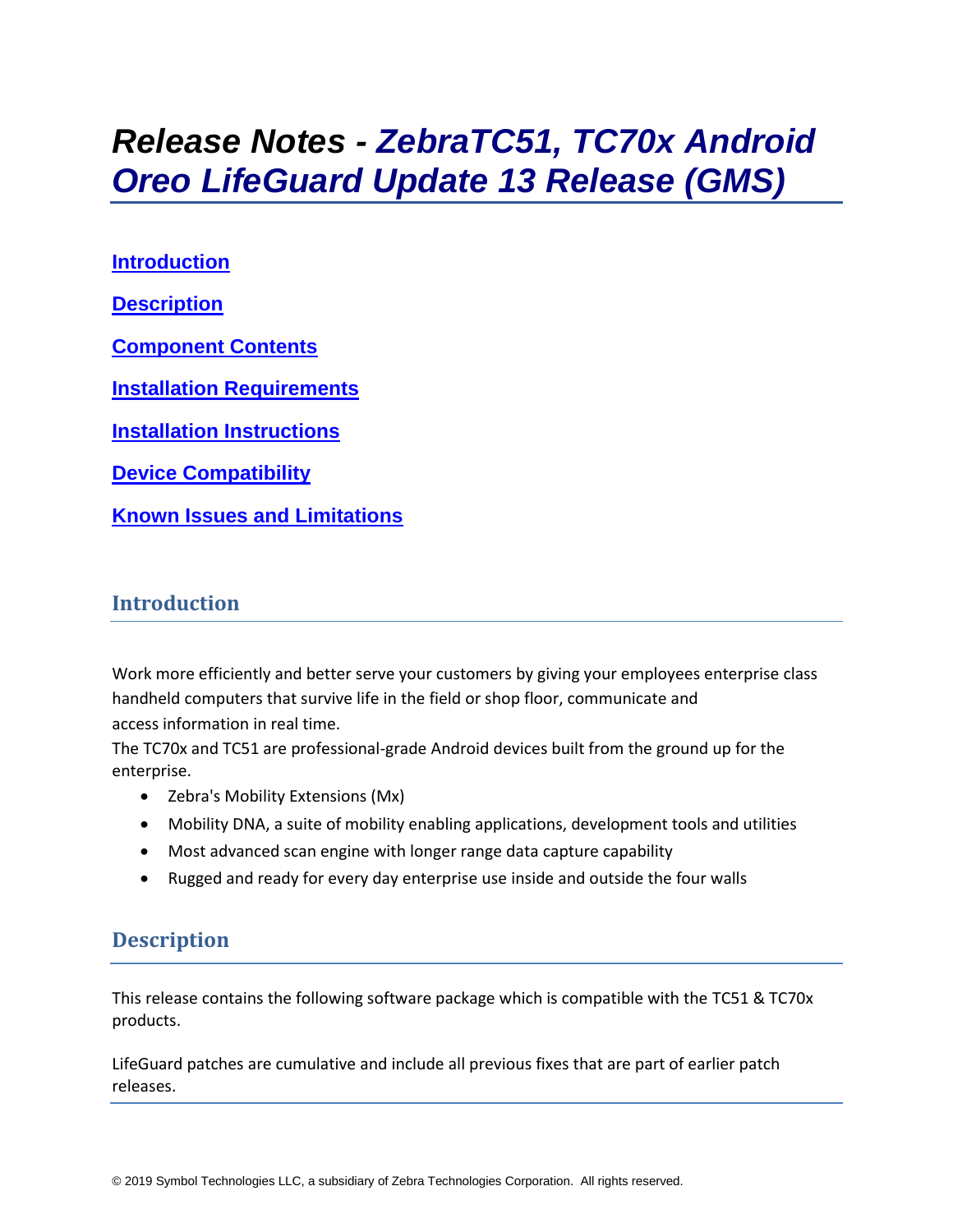## <span id="page-1-0"></span>**Component Contents**

| <b>Package Name</b>                  | <b>Package Description</b>                                                                          |
|--------------------------------------|-----------------------------------------------------------------------------------------------------|
| CFE ATLAS 02-13-15.00-OG-U13-STD.zip | OTA incremental CFE v13 update software for<br>GMS build compatible for TC51 and TC70x<br>products. |

## **Component Version Info**

| <b>Component / Description</b>   | <b>Version</b>                                            |  |
|----------------------------------|-----------------------------------------------------------|--|
| <b>Product Build Number</b>      | 02-13-15.00-OG-U13-STD                                    |  |
| <b>Android Version</b>           | 8.1.0                                                     |  |
| <b>Linux Kernel</b>              | 3.10.84                                                   |  |
| <b>Android SDK Level</b>         | 27                                                        |  |
| Platform                         | QC8956                                                    |  |
| <b>Bluetooth Stack</b>           | 4.1                                                       |  |
| <b>Flash Size</b>                | 16/32GB                                                   |  |
| <b>RAM Size</b>                  | 2/4GB                                                     |  |
| <b>Scanning</b>                  | 20.0.38.0                                                 |  |
| SimulScan                        | 3.0.6 SimulScanEngine 2.0.9                               |  |
| DataWedge                        | 7.2.5                                                     |  |
| <b>EMDK</b>                      | 7.2.2.2202                                                |  |
| MXMF / OSX                       | MXMF: 8.4.1.3/ OSX: QCT.81.8.6 4                          |  |
| <b>WiFi</b>                      | FUSION BA 2 11.0.0.024 O                                  |  |
|                                  | Radio: BA_2_11.0.0.017_O                                  |  |
|                                  | Application: BA_2_11.0.0.012 O                            |  |
|                                  | Middleware: BA 2 11.0.0.015 O                             |  |
|                                  | Firmware: 7.35.205.8 20181002                             |  |
| <b>NFC</b>                       | NFC_NCIHALx_AR003C.8.3.0_O_OpnSrc                         |  |
| PTT                              | 3.1.39                                                    |  |
| <b>Touch FW</b>                  | TC70x/TC75x = 1.9-Stylus-1-0 & TC51/TC56 = 1.8-Stylus-2.0 |  |
| RxLogger                         | 5.4.12.0                                                  |  |
| <b>Bluetooth Pairing Utility</b> | 3.14                                                      |  |
| Zebra Data Service               | 3.4.0.1180                                                |  |
| <b>Files</b>                     | 8.1.0                                                     |  |
| <b>Stage Now</b>                 | 3.2.1.0                                                   |  |
| <b>Battery Swap</b>              | 1.0                                                       |  |
| <b>User Guide</b>                | 1.0                                                       |  |
| Camera                           | 2.0.002                                                   |  |
| <b>MSRN</b>                      | 2.01                                                      |  |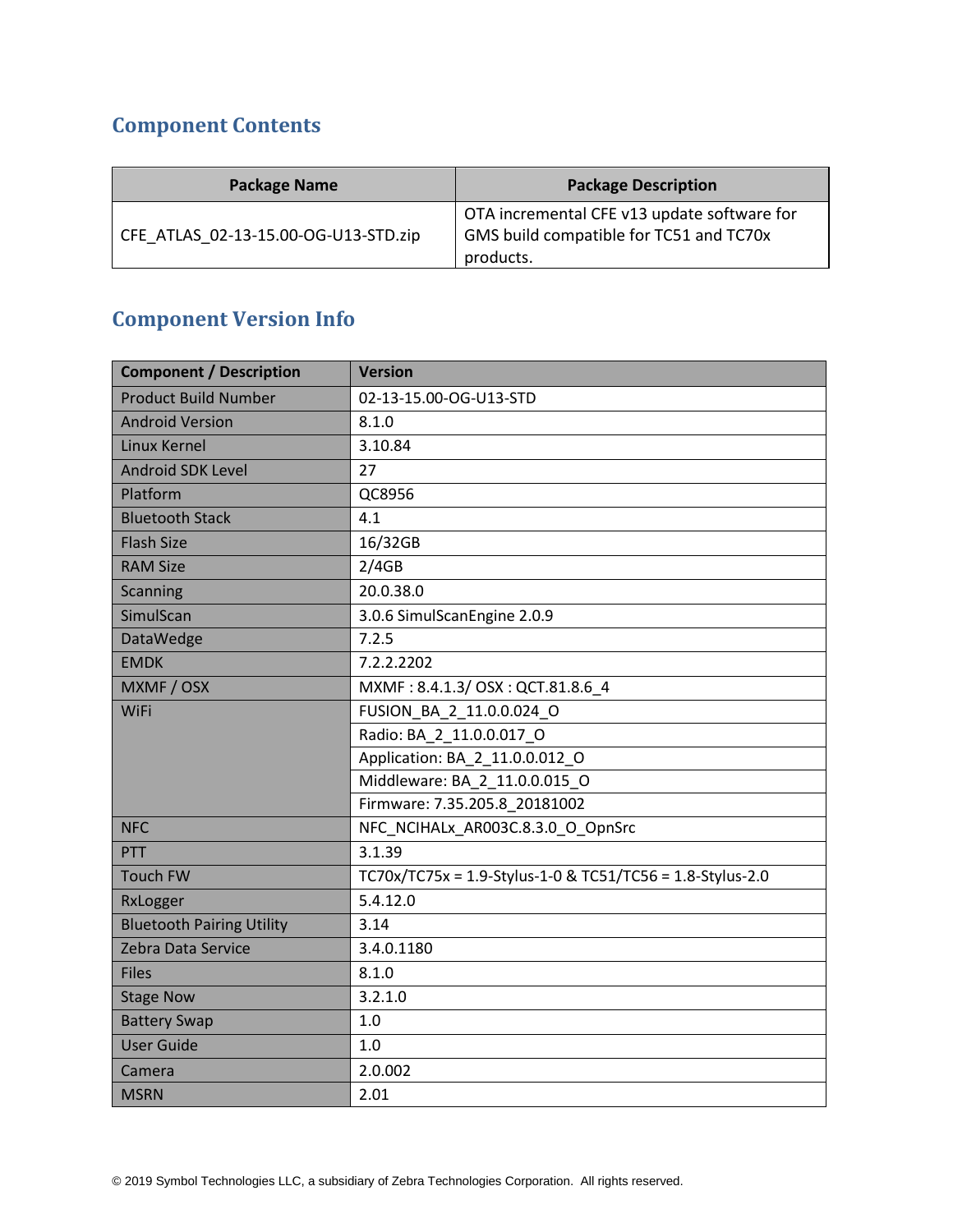| Zebra Volume Control (ZVC)       | 2.1.0.14                                    |  |
|----------------------------------|---------------------------------------------|--|
| <b>Battery Manger</b>            | 1.4.2                                       |  |
| ActiveEdge                       | 2.5.16                                      |  |
| WorryFree WiFi Analyzer          | 3.2.20                                      |  |
| <b>Device Central</b>            | 2.0.22.1                                    |  |
| Zebra Software License           | 3.1.1                                       |  |
| Manager                          |                                             |  |
| Audio                            | 0.8.0.0                                     |  |
|                                  | TC51: General: AO1.1 Cellular: N/A          |  |
| <b>Acoustic Profiles</b>         | TC51HC: General: AO2.1 Cellular: N/A        |  |
| OemInfo                          | 1.0.0.1059                                  |  |
| <b>Enterprise Keyboard (EKB)</b> | 2.0.1.9                                     |  |
| Diagnostic Tool                  | 1.16.1.3                                    |  |
| <b>Finger Print</b>              | Zebra/TC70x/TC70x:8.1.0/02-13-15.00-OG-U13- |  |
|                                  | STD/38:user/release-keys                    |  |
|                                  | Zebra/TC51/TC51:8.1.0/02-13-15.00-OG-U13-   |  |
|                                  | STD/38:user/release-keys                    |  |
|                                  | Zebra/TC51/TC51HC:8.1.0/02-13-15.00-OG-U13- |  |
|                                  | STD/38:user/release-keys                    |  |
| <b>Security Patch Level</b>      | April 01 2019                               |  |
| <b>GMS Version</b>               | 8.1 201809                                  |  |

#### **1. CFE v13 Updates:**

- ❖ CFE\_ATLAS\_02-13-15.00-OG-U13-STD.zip (GMS)
- 1. **Android Security Patch Level: April 01, 2019**. Use the link below to see the Android Security bulletin for more information: <https://source.android.com/security/bulletin/>
- 2. Updated below mentioned components: For more detail please refer [http://techdocs.zebra.com](http://techdocs.zebra.com/)
	- PTT Version 3.1.39
	- Device Central Version 2.0.22.1
	- OSX Version QCT.81.8.6\_4
		- a. SPR36117/36095 Resolved an issue wherein the scanned data would not come to the Apps, Airplane menu item was missing in the Power key menu and Home and recent buttons were not functional.

#### **2. CFE v12 Updates:**

- ❖ CFE\_ATLAS\_02-13-15.00-OG-U12-STD.zip (GMS)
- 1. **Android Security Patch Level: February 01, 2019**.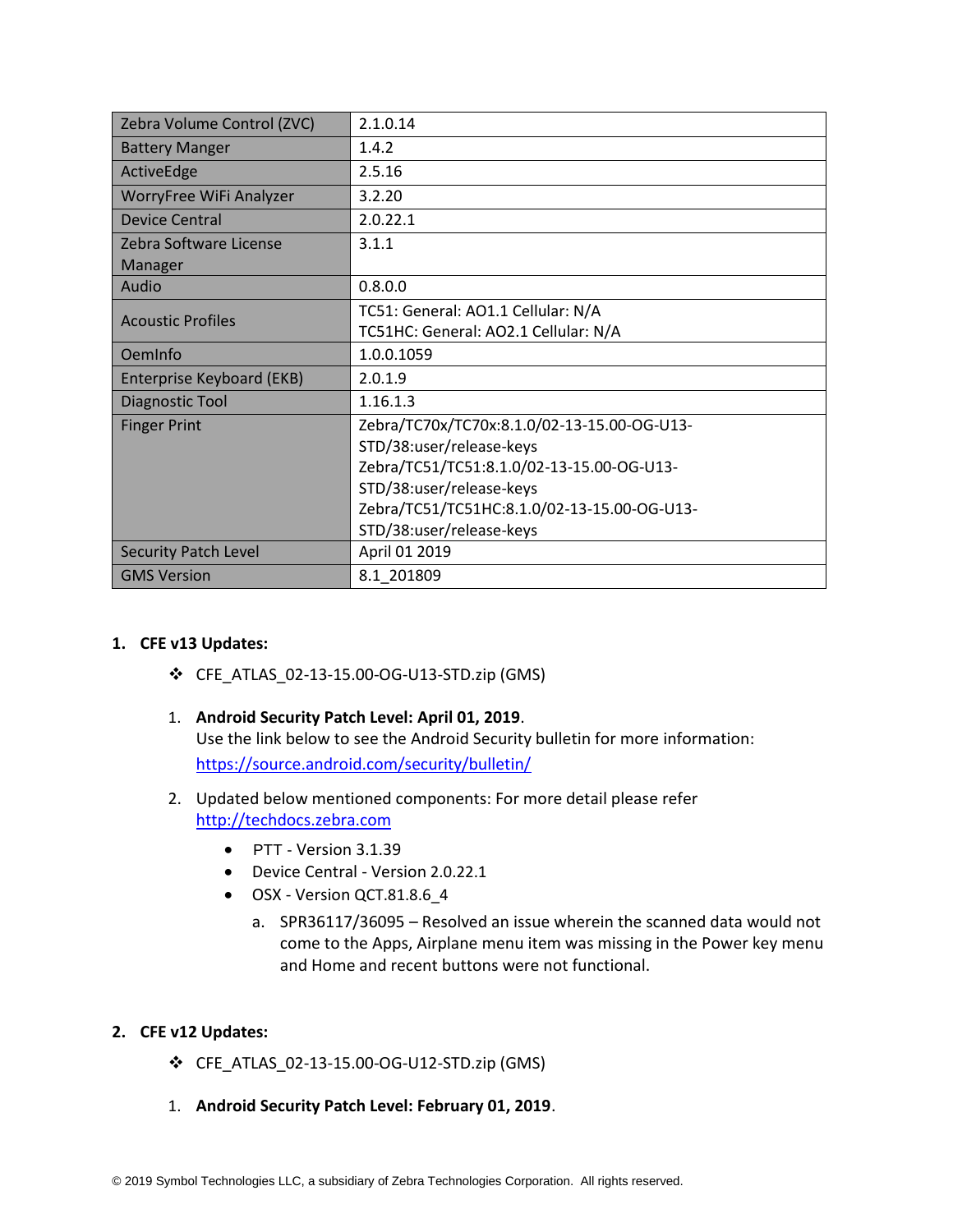Use the link below to see the Android Security bulletin for more information: <https://source.android.com/security/bulletin/>

- 2. Updated below mentioned components: For more detail please refer [http://techdocs.zebra.com](http://techdocs.zebra.com/)
	- WorryFree WiFi Analyzer Version 3.2.20
	- MX: 8.4.1.3
		- a. SPR35665 Resolved an issue wherein Google Keyboard settings was not persisting.
		- b. SPR35491/35856 Resolved an issue wherein Analytics Manager was throwing "Index out of bound error " when a StageNow Barcode is scanned.
		- c. SPR35928 Resolved an issue where Clock Manager CSP accepts timezone id in "/Etc" Olson format.
		- d. SPR35908 Resolved an issue wherein admin and user generated certificates could not be downloaded from external server.
		- e. SPR34771 Resolved synchronization issue while checking with accessmanager.
	- StageNow client: 3.2.1.0
	- OEMConfig: 8.4.0.1
	- Datawedge: 7.2.5
	- EKB: 2.0.1.9
		- a. SPR35603 Fixed an issue wherein Enterprise Keyboard was getting disappeared when external Keyboard was connected.
	- EMDK: 7.2.2.2202
	- DDT: 1.16.1.3
- 3. SPR36019 Resolved an issue wherein serial port control signals were not working as expected.

#### **3. CFE v11 Updates:**

- ❖ CFE\_ATLAS\_02-13-15.00-OG-U11-STD.zip (GMS)
- 1. **Android Security Patch Level: December 01, 2018**. Use the link below to see the Android Security bulletin for more information: <https://source.android.com/security/bulletin/>
- 2. Updated below mentioned components: For more detail please refer [http://techdocs.zebra.com](http://techdocs.zebra.com/)
	- WLAN Version FUSION\_BA\_2\_11\_0.0.024\_O
	- $\bullet$  ZVC Version 2.1.0.14
	- OemInfo Version 1.0.0.1059

## <span id="page-3-0"></span>**Installation Requirements**

• ADB installed on the PC (including adb drivers)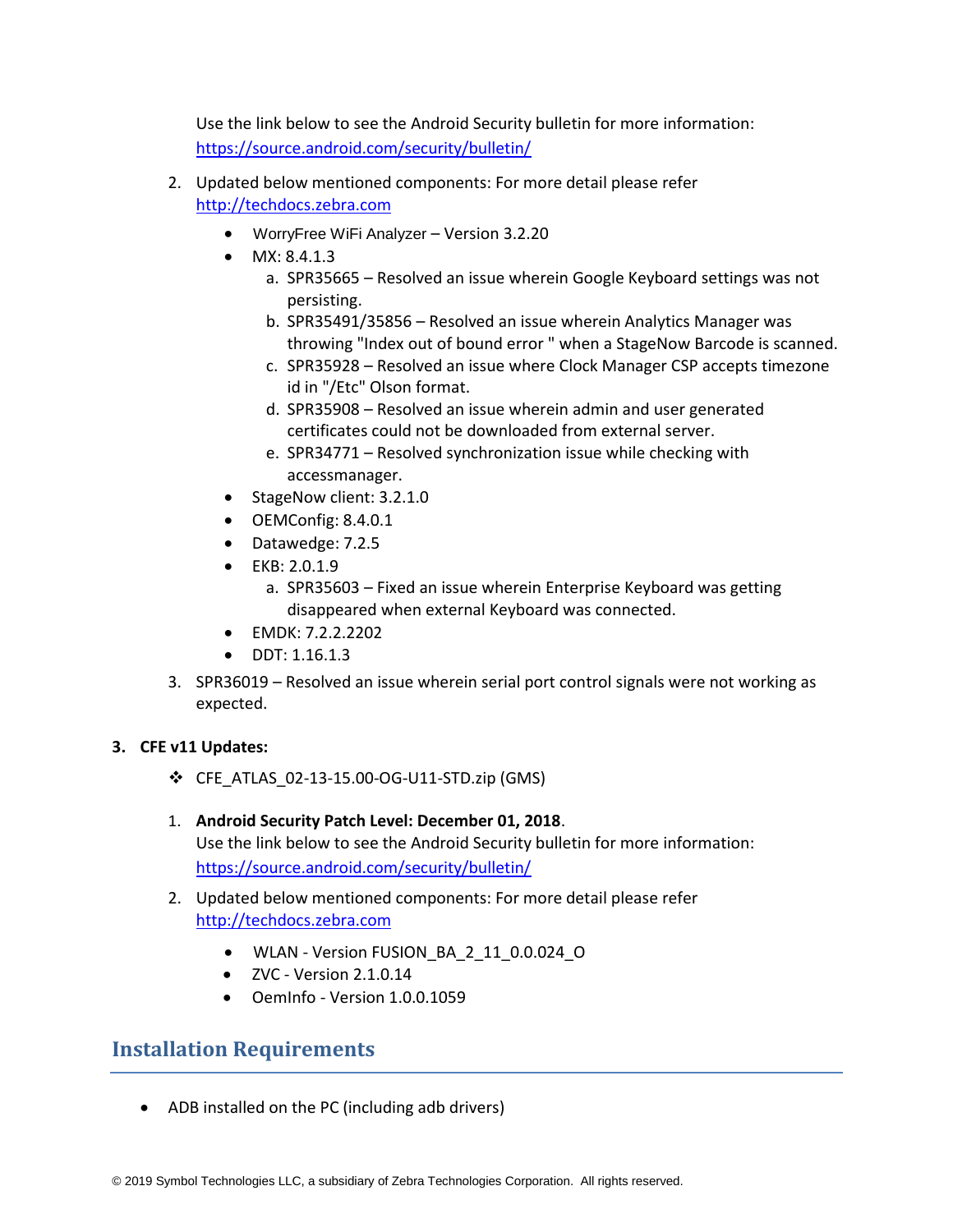- USB debugging turned ON (from Developer options)
- TC51/TC70x has at least:
	- o Version 02-13-15.00-OG-U01-STD

## <span id="page-4-0"></span>**Installation Instructions**

### CFE software update procedure for TC51 & TC70x:

The installation instructions assume you have ADB installed on your PC (the adb drivers etc..) and your TC51/TC70x has developer options enabled and USB debugging ON. Instructions on HOW TO enable ADB is also captured in the user guide.

- 1. Connect the TC51/TC70x to the PC using the USB data cable or through the cradle.
- 2. You may need to pull down the top menu and if you see "USB for charging", touch it and then change it to "File transfers".
- 3. Open Command Prompt, run *"adb devices"* and check if you can see the device's serial number… If yes, proceed… if not, you will need to get the PC set up with the proper drivers or install an External SD Card.
- 4. You may also get a pop up on your PC (Win 7) that you will be connected as a Portable Media Player… this can be ignored.

#### ❖ **Download Image**

a) CFE\_ATLAS\_02-13-15.00-OG-U13-STD.zip listed above in content section

- 5. Entering Recovery Mode
	- a. Choice 1: In Command Prompt, type *"adb reboot recovery"* and click enter.
	- b. Choice 2:
		- Reset and hold PTT key
		- When Zebra Technologies logo appears on the screen release the PTT Key
- 6. Your TC51/TC70x will reboot and put you on the Android Recovery screen.
- 7. If applying update via sideload Method
	- a. Use the Volume + and to highlight, "Apply update from ADB" and press the Power key to select it for applying OS upgrade package
- 8. if applying update via External SD card
	- a. Use the Volume + and to highlight "Apply update from SD card" and press the Power Key to select it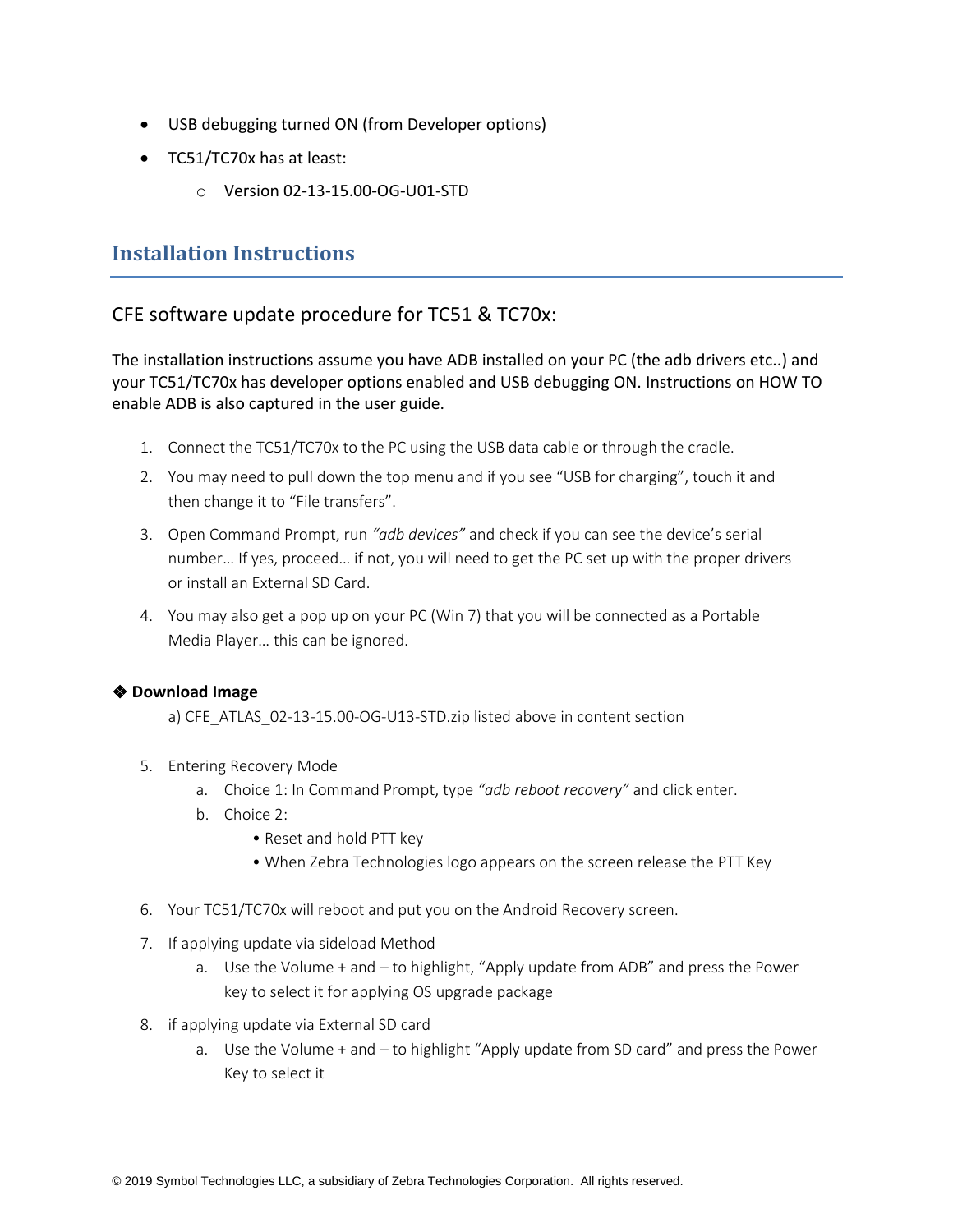- b. Use the Volume + and to highlight package CFE\_ATLAS\_02-13-15.00-OG-U13-STD.zip and press the Power Key to select it.
- c. Go to Step 10 once above steps are completed
- 9. With your Command Prompt open in the Host machine, type *"adb sideload"* command and add a space and then drag and drop the CFE\_ATLAS\_02-13-15.00-OG-U13-STD.zip file on to it and click enter.
	- a. Your PC screen will show files being installed and a little blue horizontal progress bar on your device will show status… and after about 6~ minutes (could be 10+ minutes if installing GMS) it should be done and you should be back at the Android Recovery screen.
- 10. *"Reboot system now"* is highlighted. Press the Power Key to Reboot.

11. At the Home Screen, we need to verify that the BSP upgrade took place and set the Date & Time.

- a. Go to "Settings" and scroll down to "About phone" and look at the "Build number". It should start with "02-13-15.00-OG-U13-STD release keys". Now you are on the correct BSP.
- 12. Now you are all set to use your TC51/TC70x.

## <span id="page-5-0"></span>**Device Compatibility**

This software release has been approved for use on the following devices.

| <b>TC51</b>               |                         |  |
|---------------------------|-------------------------|--|
| <b>Device Part Number</b> | <b>Operating System</b> |  |
| TC510K-1PAZU2P-US         | Android M, N, O         |  |
| TC510K-1PAZU2P-A6         | Android M, N, O         |  |
| TC510K-1PAZU4P-US         | Android M, N, O         |  |
| TC510K-1PAZU4P-A6         | Android M, N, O         |  |
| TC510K-1HDZU2P-US         | Android M, N, O         |  |
| TC510K-1HDZU4P-US         | Android M, N, O         |  |
| TC510K-1HDZU2P-A6         | Android M, N, O         |  |
| TC510K-1HDZU4P-A6         | Android M, N, O         |  |
| TC510K-1PAZU2P-IA         | Android M, N, O         |  |
| TC510K-1PAZU4P-IA         | Android M, N, O         |  |

| TC70x                     |                         |  |
|---------------------------|-------------------------|--|
| <b>Device Part Number</b> | <b>Operating System</b> |  |
| TC700K-0MB22B0-A6         | Android M, N, O         |  |
| TC700K-0MB24B0-A6         | Android M, N, O         |  |
| TC700K-0MB22B0-US         | Android M, N, O         |  |
| TC700K-0MB24B0-US         | Android M, N, O         |  |
| TC700K-0MB22B0-IA         | Android M, N, O         |  |